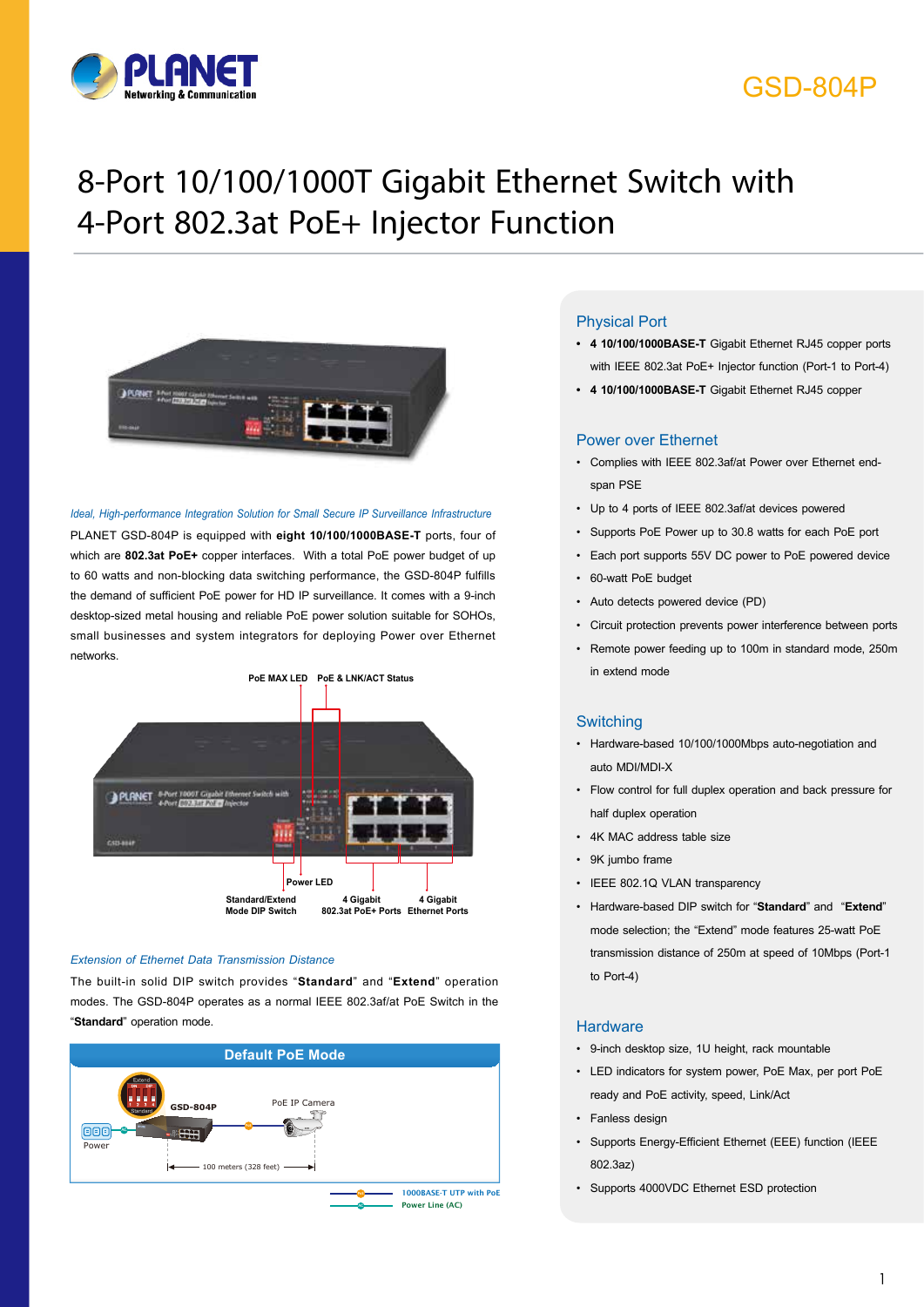

In the "**Extend**" operation mode, the GSD-804P operates on a per-port basis at 10Mbps duplex operation but can support 25-watt PoE power output over a distance of up to 250 meters overcoming the 100m limit on Ethernet UTP cable. With this brand-new feature, the GSD-804P provides an additional solution for 802.3af/at PoE distance extension, thus saving the cost of Ethernet cable installation.



#### *Environment-friendly, Fanless Design for Silent Operation*

The GSD-804P comes with a desktop-sized, compact metal housing, making the placement of the unit convenient. It features a ventilated construction in which a cooling fan is not necessary, thereby making its operation noiseless. Moreover, the GSD-804P is able to operate reliably and stably in any environment without affecting its performance. The deployment of PoE PDs with constant power feeding can be easily and quickly done.

#### *Easy Cable Connection*

With data switching and power over Ethernet integrated into one unit, the GSD-804P reduces cabling requirements and eliminates the need for dedicated electrical outlets on the wall, ceiling or any unreachable place. A wire that carries both data and power can lower the installation costs, simplify the installation effort and eliminate the need for electricians or extension cords. With 4 PoE interfaces, the GSD-804P is ideal for small businesses and workgroups making the deployment of the PoE facility including wireless access points, IP-based surveillance camera and IP phones in any places easier, more efficient and more cost-effective.

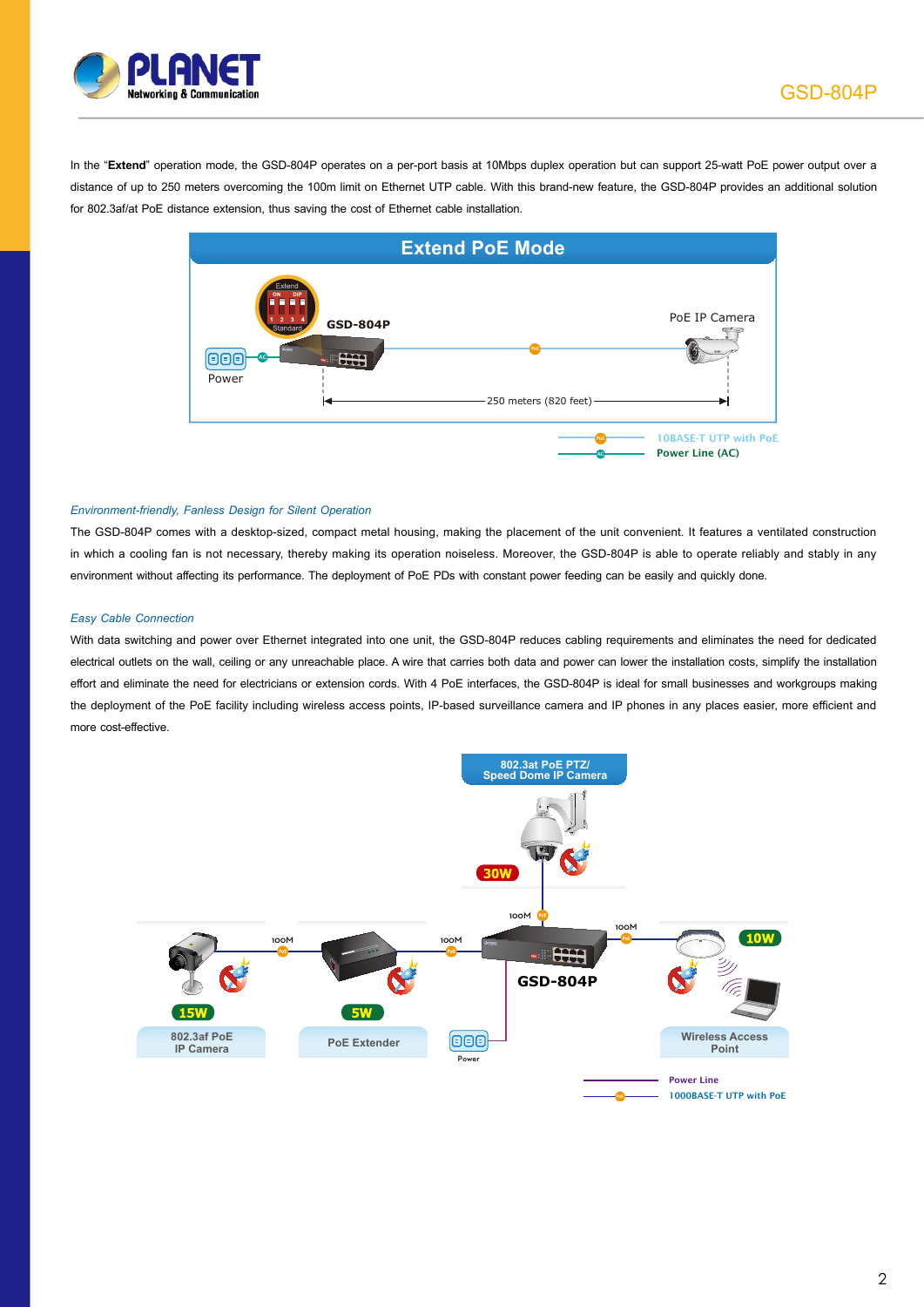

## Applications

#### *Department/Workgroup PoE Switch*

Providing four 802.3at PoE+ in-line power interfaces, the GSD-804P can easily build a power source that centrally controls the enterprises' IP phone systems, IP camera systems and wireless AP systems. For instance, up to 4 cameras can be installed around the corner in the company for surveillance demands or up to 4 wireless APs can be built to have a wireless roaming environment in the office. Without the power-socket limitation, the GSD-804P makes the installation of cameras or wireless APs easier and more efficient.



## **Specifications**

| Model                            | <b>GSD-804P</b>                                                                                                                                                                     |
|----------------------------------|-------------------------------------------------------------------------------------------------------------------------------------------------------------------------------------|
| <b>Hardware Specifications</b>   |                                                                                                                                                                                     |
| <b>Hardware Version</b>          | 3                                                                                                                                                                                   |
| 10/100/1000BASE-T MDI/MDIX Ports | 8                                                                                                                                                                                   |
| PoE Injector Port                | 4 ports with 802.3af/at PoE injector function with Port-1 to Port-4                                                                                                                 |
| Switch Architecture              | Store-and-Forward                                                                                                                                                                   |
| Switch Fabric                    | 16Gbps/non-blocking                                                                                                                                                                 |
| Switch Throughput@64 bytes       | 11.9Mpps@64 bytes                                                                                                                                                                   |
| <b>MAC Address Table</b>         | 4K entries, automatic source address learning and aging                                                                                                                             |
| Jumbo Frame                      | 9K bytes                                                                                                                                                                            |
| <b>Flow Control</b>              | IEEE 802.3x pause frame for full-duplex                                                                                                                                             |
|                                  | Back pressure for half-duplex                                                                                                                                                       |
| <b>LED</b> Indicators            | System:<br>Power (Green)<br>PoE max. (Green)<br>10/100/1000BASE-T RJ45 Interfaces:<br>10/100Mbps LNK/ACT (Red)<br>1000Mbps LNK/ACT (Green)<br>PoE Interfaces:<br>PoE-in-Use (Amber) |
| <b>ESD Protection</b>            | 4KV DC                                                                                                                                                                              |
| <b>DIP Switch</b>                | Selectable operation mode<br>Standard: IEEE 802.3af/at PoE transmission distance of 100m<br>■ Extend: 25-watt PoE transmission distance of 250m at speed of 10Mbps                  |